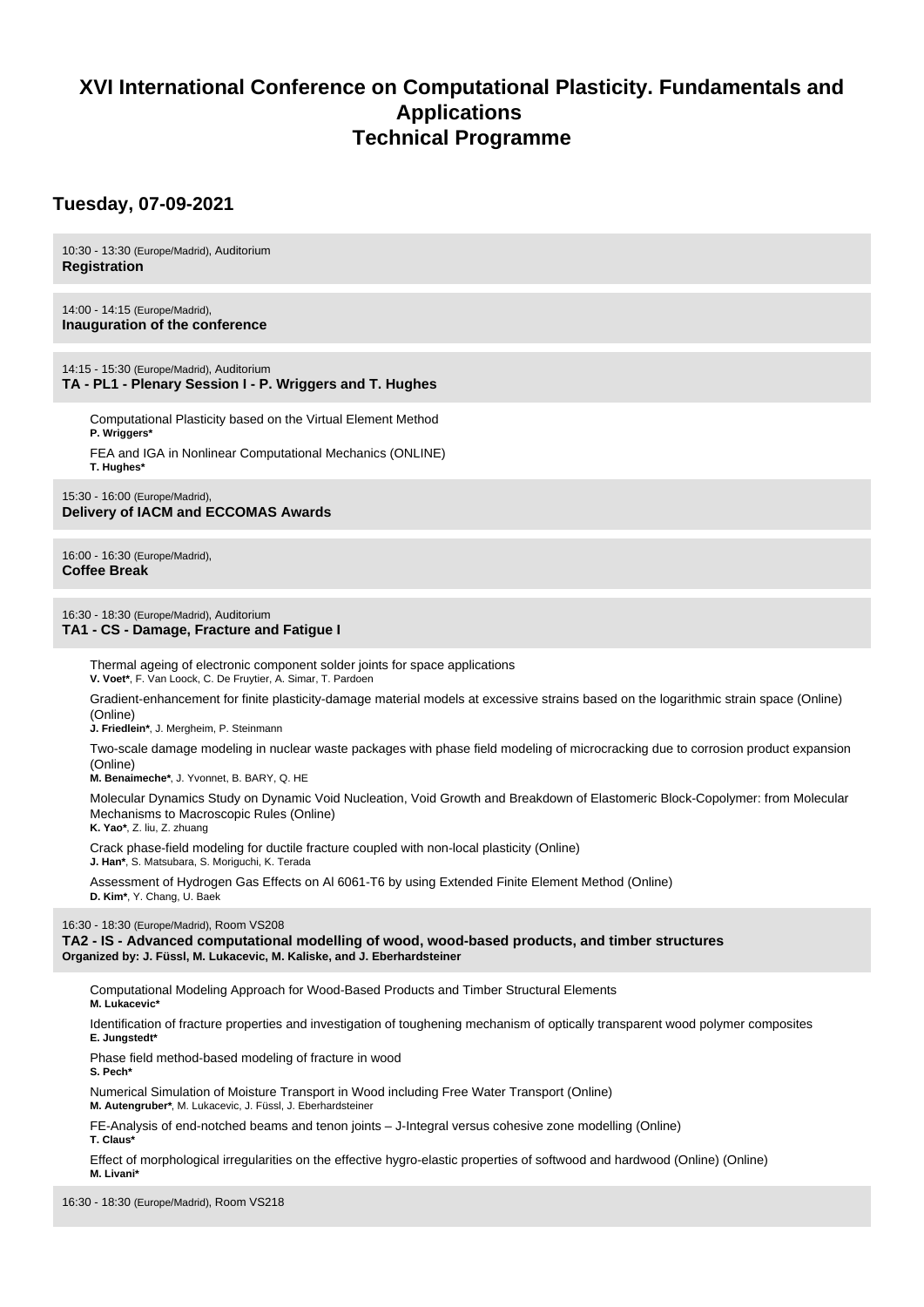#### **TA3 - IS - Implicit Calculations and Multiplicative Elastoplasticity Organized by: Y. Yamakawa and K. Hashiguchi**

A systematic and thermodynamically consistent extension of anisotropic thermo-elastoviscoplastic constitutive laws at finite transformations

**M. Abatour\***, S. Forest, K. Ammar, C. Ovalle-rodas, N. Osipov, S. Quilici, B. Marchand

Numerical Simulation for Sintering Process of Ceramics with Master Sintering Curve (Online) **C. Natsumeda\***, K. Matsui, T. Yamada

Simultaneously Iterative Procedure Based on Block Newton Method for Elastoplastic Problems in Small Strains (Online) **T. Yamamoto\***, T. Yamada, K. Matsui

#### 16:30 - 18:30 (Europe/Madrid), Room VS216 **TA4 - IS - Multi-Scale and Computational Scale Bridging I Organized by: V. Kouznetsova, J. Schröder and K. Terada**

Phase field Cosserat plasticity towards modeling nucleation **F. Ghiglione\***, A. Ask, K. Ammar, B. Appolaire, S. Forest Data-Driven Multiscale Computing in Mechanics

**K. Karapiperis\***, L. Stainier, M. Ortiz, J. Andrade

Fully implicit coupled analysis for finite thermo-viscoelasticity with resin cure: application to multiscale analysis (Online) **Y. Yamanaka\***, S. Matsubara, S. Moriguchi, K. Terada

Multiscale Viscoelastic Analysis of Plain Weave Textile Composites Combining First Order Homogenization and Mori-Tanaka Method (Online)

**J. Vorel\***, M. Šejnoha, S. Valentová

Nonequilibrium Thermomechanics of Gaussian Phase Packet Crystals: Nonequilibrium Statistical Operator Approach (Online) **P. Gupta\***, M. Spinola, S. Saxena, D. Kochmann

A new homogenization scheme based on energy and kinematic preservation: application for predicting dispersion of macroscopic material strength on ferrite-perlite steel (Online) **D. Imai\***, Y. Shintaku, K. Terada

16:30 - 18:30 (Europe/Madrid), Room VS206

**TA5 - IS - Advanced Modeling and Simulation in Biomechanics: from Molecules to Tissues I Organized by: G. Holzapfel and J. M. García-Aznar**

Predictive constitutive modeling of arteries through deep learning (Online) **K. Linka\***, S. Sherifova, C. Cyron, G. Holzapfel

Uncertainty quantification of stochastic, heterogeneously degraded aortic tissues (Online) **M. Rolf-Pissarczyk\***, G. Wolkerstorfer, S. Ranftl, A. Pepe, W. von der Linden, G. Holzapfel

A computational study of bio-chemo-mechanical role of intraluminal thrombus in the aneurysm progression using finite elements **L. Virag\***, N. Horvat, I. Karšaj

A fluid-solid growth study of thrombus-laden aneurysm progression

**I. Karšaj\***, L. Virag, N. Horvat, J. Živic

## 16:30 - 18:30 (Europe/Madrid), Room VS219

#### **TA6 - IS - Continuum Damage and Cyclic Plasticity in Fatigue Life Estimate Organized by: Lucival Malcher**

Link between the microstructure and the durability of polycrystalline materials: a fatigue damage model in aluminium alloy **M. Lenglet\***, A. Ask, S. Forest, P. Kanouté, S. Kruch

Effects Of The Third Invariant On The Fatigue Life Assessment Of Metallic Materials in Low Cycle Conditions (Online) **L. Mangas Araújo\***, L. Malcher

Evaluation of a fracture indicator dependent on the normalized third invariant of the deviatoric stress tensor and equivalent plastic strain (Online)

**L. Delgado Morales\***, L. Malcher

Prediction of fracture toughness at steel bridge after cyclic loading by a CDM-like constitutive law combined with cohesive zone model and memory surface (Online)

**F. Nakamura\***, Y. Shintaku, S. Tsutsumi, K. Terada

Effect of the mean stress and the third invariant in the fatigue life assuming random loading and two scale model (Online) **L. Malcher\***, R. Desmorat

## 16:30 - 18:30 (Europe/Madrid), Room VS215 **TA7 - IS - Multiscale Modelling of Concrete and Concrete Structures Organized by: H. Mang, B. Pichler, Y. Yuan**

Numerical investigation of load sequence effect and energy dissipation in concrete due to compressive fatigue loading using the new microplane fatigue model MS1

**M. Aguilar\***, A. Baktheer, R. Chudoba

Evaluation of a multi-level approach for modelling the post-cracking response of steel fibre reinforced concrete under monotonic and cyclic loading

**V. Gudzulic\***, G. Neu, G. Meschke

Spontaneous and reversible water uptake/release by nanoscopic cement hydrates explains thermal expansion of cement pastes H. Wang, C. Hellmich, Y. Yuan, H. Mang, **B. Pichler\***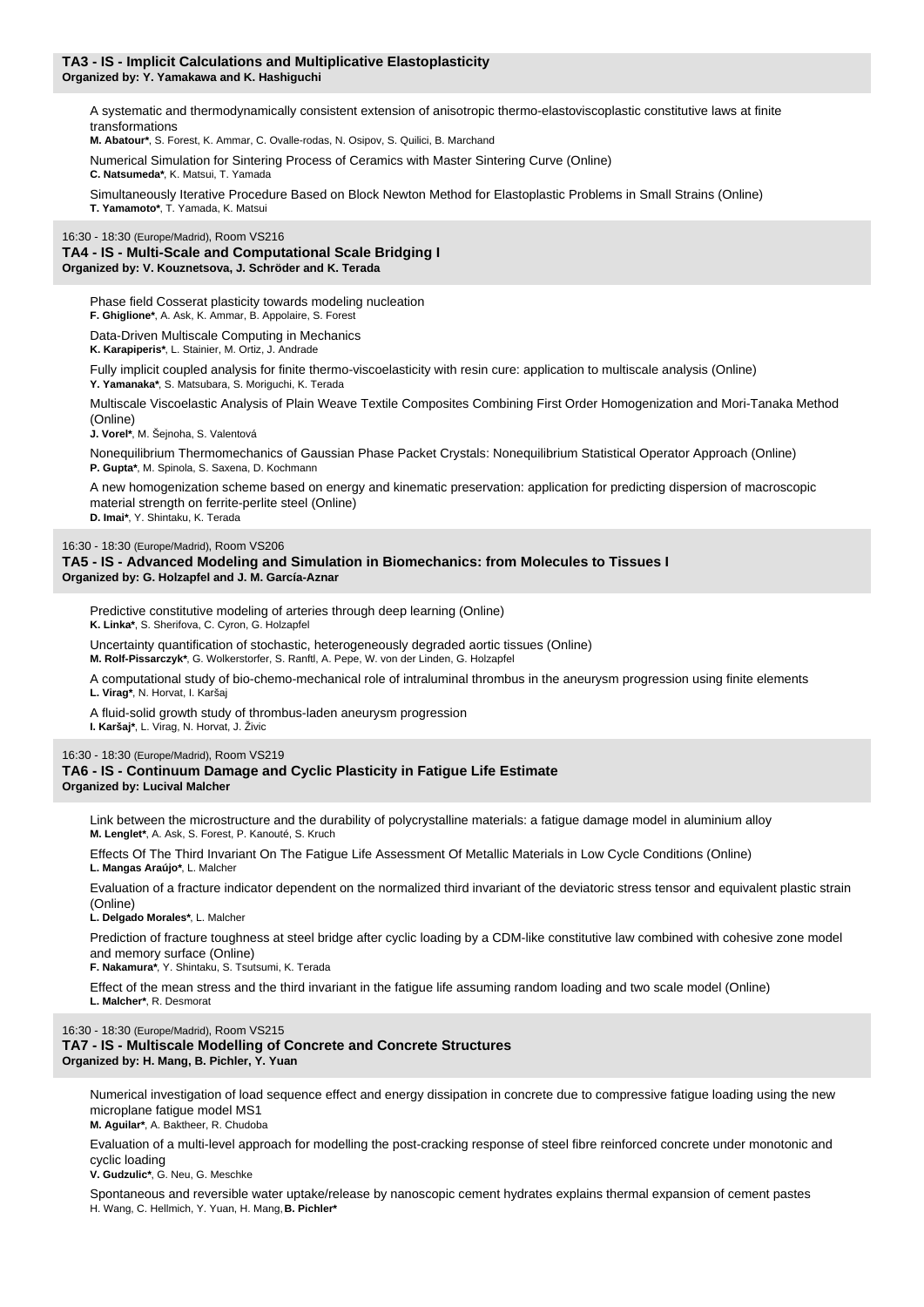New results in 3D-mesomechanical coupled analysis of external sulphate attack in concrete **C. Biscaro\***, A. Martinez, A. Pérez, C. López, G. Xotta, I. Carol

Permeability of micro-cracked concretes: from homogenization to percolation (Online) **L. li\***, K. LI, R. Yang

Homogenization of mesoscale discrete model for poroelasticity (Online) **J. Elias\***, G. Cusatis

Reduced order approximations of fine scale edge basis functions within a variational multiscale approach (Online) (Online) **P. Diercks\***

#### 16:30 - 18:30 (Europe/Madrid), Room VS217

## **TA8 - CS - Computational Material Design**

Multiscale technics to analysis of elastoplastic properties on Cast Super Duplex Stainless Steel **A. Costa\***, M. Seabra, J. Visconti, J. César de Sá, A. Santos, L. Ribeiro

Virtual Clustering Analysis of numerical homogenization for elasto-plasticity (Online)

**Y. Yang\***, X. Zhu, L. Zhang, S. Tang

Influence of Topology Hybridization and Functional Grading on the Compressive Properties of TPMS-based Lattice Cores (Online) **C. Ejeh\***, I. Barsoum, R. Abu Alrub

16:30 - 18:30 (Europe/Madrid), Room Sala de Actos

## **TA9 - CS - DEM, Material Point Method and Meshless Methods**

A B-free local max-ent Material Point Method for fluid-saturated porous media at large strain **M. Molinos\***, M. M. Stickle, P. Navas, M. Pastor, D. Manzanal, A. Yagüe, S. M. Tayyebi

Natural hazard induced damage assessment of structures via a fully Lagrangian coupled PFEM-FEM-DEM approach **A. Cornejo\***, A. Franci, F. Zárate, E. Oñate

Modelling of heating, melting and solidification on additive manufacturing (AM) direct energy deposition (DED) processes **R. Darabi\***, E. Azinpour, A. Ferreira, J. de Sa, A. Reis

MESHFREE generalized finite difference method for highly dynamic processes in soil mechanics (Online)

**J. Kuhnert\***, I. Michel MPM-FEM Hybrid analysis for tsunami induced by submarine landslide (Online)

**S. Pan\***, Y. Yamaguchi, A. Suppasri, S. Moriguchi, K. Terada

Adaptive time stepping approach for Phase-Field modeling of phase separation and precipitates coarsening in additive manufacturing alloys (Online)

**S. Fetni\***, J. Delahaye, L. Duchêne, A. Mertens, A. Habraken

16:30 - 18:30 (Europe/Madrid), Room VS213 **TA10 - IS - Cyclic Plasticity for Metals I Organized by: K.i Hashiguchi and Y. Yamakawa**

#### **KEYNOTE LECTURE**

Simulation of Elastic-plastic Crack Propagation Experiment under Large Cyclic Load using the Subloading Surface Model (Online) **H. Okada\***, K. Shoda, S. Nakamura, K. Arai

New geometry-based model of directional distortional hardening for multiaxial ratcheting predictions. **R. Marek\***, H. Feigenbaum, J. Stefan, S. Parma, J. Plesek

Experimental Investigation of Yield Surface Evolution and Strain Hardening of Boiler Steel under Biaxial Loading **S. Parma\***, C. Ciocanel, J. Štefan, H. Feigenbaum, R. Marek, R. Halama, J. Plešek

16:30 - 18:30 (Europe/Madrid), Room VS214 **TA11 - CS - Multi-Physics Problems**

> Vibration of the cantilever beam using a piezoelectric actuator. **V. Gaga\***

Numerical Modelling of Two-Phase Flow in Fractured Rock Masses Using Zero-Thickness Interface Elements

**L. Barandiaran\***, J. Liaudat, C. López, I. Carol

MOR of Piezoelectric Beam FEM Model and its Control

**V. Kutis\***

Actuator structure analysis using new electro-thermo-mechanical finite element for functionally graded materials. (Online) **J. Paulech\***

A meshfree generalized finite difference method for simulations of metal cutting processes with cooling lubricant (Online) T. Seifarth, **P. Suchde\***, J. Kuhnert, E. Barth

19:00 - 20:00 (Europe/Madrid), **Outdoor Reception**

# **Wednesday, 08-09-2021**

09:00 - 11:00 (Europe/Madrid), Auditorium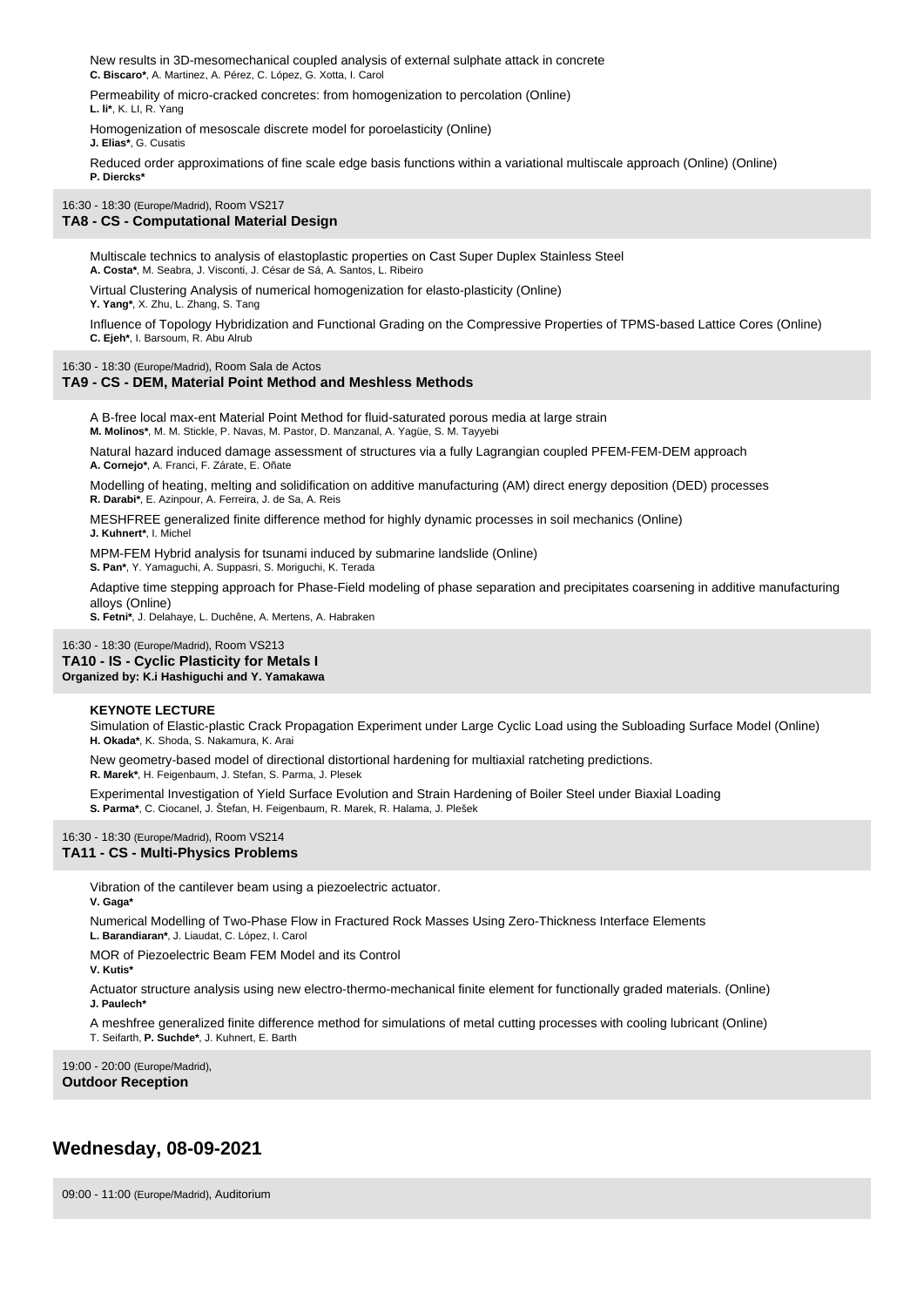## **WM - PL2 - Plenary Session II - M. Geers, X. Oliver and K. Terada**

Computational multiscale analysis of mechanical and dynamical metamaterials **M. Geers\***

Towards Computational Multiscale Shock-Absorbing Metamaterial Design: From the Upper-Scale to the Low-Scale **X. Oliver\***

Recent advances in FEMs and MPMs for Disaster Simulations (Online) **K. Terada\***

#### 11:00 - 11:30 (Europe/Madrid), **Coffee Break**

11:30 - 13:30 (Europe/Madrid), Auditorium

## **WM1 - CS - Damage, Fracture and Fatigue II**

FE Modelling of Structural Size Effect in Quasi-Brittle Materials with Enhanced Accuracy

**G. Barbat\***, M. Cervera, M. Chiumenti

Extended size effect emerging from the precursors to compressive failure

**A. Mayya\***, E. Berthier, L. Ponson

Mode I+III multiscale cohesive zone model: applications to facet orientation and toughening

**V. Lazarus\***

Finite Volume Implementation of Damage Mechanics and Fracture Models (Online) **A. Whelan\***, M. Clancy, V. Pakrashi, M. Celikin, P. Cardiff

Application of a Fatigue Phase Field Framework for Fitting a Paris Diagram of a WE43C-T5 Magnesium Alloy (Online) **M. Vale\***, J. Ávila Diaz, G. Pereira, W. Bose Filho, J. Boldrini, M. Bittencourt

Embedded Discontinuity Finite Element Method (ED-FEM) for Modeling Fiber Failures in Random Fiber Networks **V. Tojaga\***, A. Kulachenko, S. Östlund

#### 11:30 - 13:30 (Europe/Madrid), Room VS208 **WM2 - CS - Multi-Scale Material Models I**

Computational multiscale modelling of chemo-hygro-mechanical degradation of paper **A. Parsa Sadr\***, E. Bosco, A. Suiker

Multi-scale model to study the long-term mechanical behaviour of a dam affected by alkali-silica reaction **E. Gallyamov\***, M. Corrado , J. Molinari

Multiscale modelling of the thermo-hydromechanical behaviour of argillaceous rocks **N. Zalamea\***, P. Besuelle, S. Dal Pont, A. Di Dona

Thermo-mechanically coupled analyses for dissipative composites considering transient change of microscopic temperature (Online) **S. Matsubara\***, D. Okumura, K. Terada

#### 11:30 - 13:30 (Europe/Madrid), Room VS218 **WM3 - CS - Advanced Material Models I**

FE Simulation of Ratcheting Using Advanced Kinematic Hardening Rules **V. Klepac\***, S. Parma, R. Marek, H. Feigenbaum, J. Plesek

A Comparison of FE Analysis of Columns Utilizing Two Stress-Strain Material Relations and Two Different Solvers: ANSYS vs. SCIA

**Engineer D. Jindra\***, Z. Kala, J. Kala

Some Computational Issues in the Elasto-Plastic Modelling of Snow (Online) **G. Vallero\***, M. Barbero, F. Barpi, M. Borri-Brunetto, V. De Biagi

New formulation of metallic materials constitutive models by an energy approach (Online) B. Saade, **A. Gavrus\***, J. Bodgi, N. Bejjani

Phenomenology and statistical thermodynamics of dislocation plasticity (Online) **V. Berdichevsky\***

Numerical aspects of single crystal plasticity based on the infeasible primal-dual interior point method (Online) **L. Scheunemann\***, P. Nigro, J. Schröder

#### 11:30 - 13:30 (Europe/Madrid), Room VS216 **WM4 - IS - Multi-Scale and Computational Scale Bridging II Organized by: V.Kouznetsova, J. Schröder and K. Terada**

Modelling viscoelastic properties of solid wood based on simple cellular structures via computational homogenization **R. Bengtsson\***, M. Mousavi, R. Afshar, K. Gamstedt

Asymptotic homogenization for the modeling of arrays of coupled resonant plates. Analysis of combined Fano and Fabry-Perot resonances

**J. Zhou Hagstrom\***, A. Maurel, K. Pham

An Investigation of the Effect of Deformation Twinning on the Ductility of Nano-polycrystalline Aluminum Using an Atomic-continuum Multiscale Simulation Method (Online)

**Y. Yamazaki\***, T. Murashima, M. Muramatsu

Phase-field Crack Simulation of High Tensile Strength Steel Considering the Effect of Plastic Deformation (Online) **K. Satake\***, K. Okada, M. Muramatsu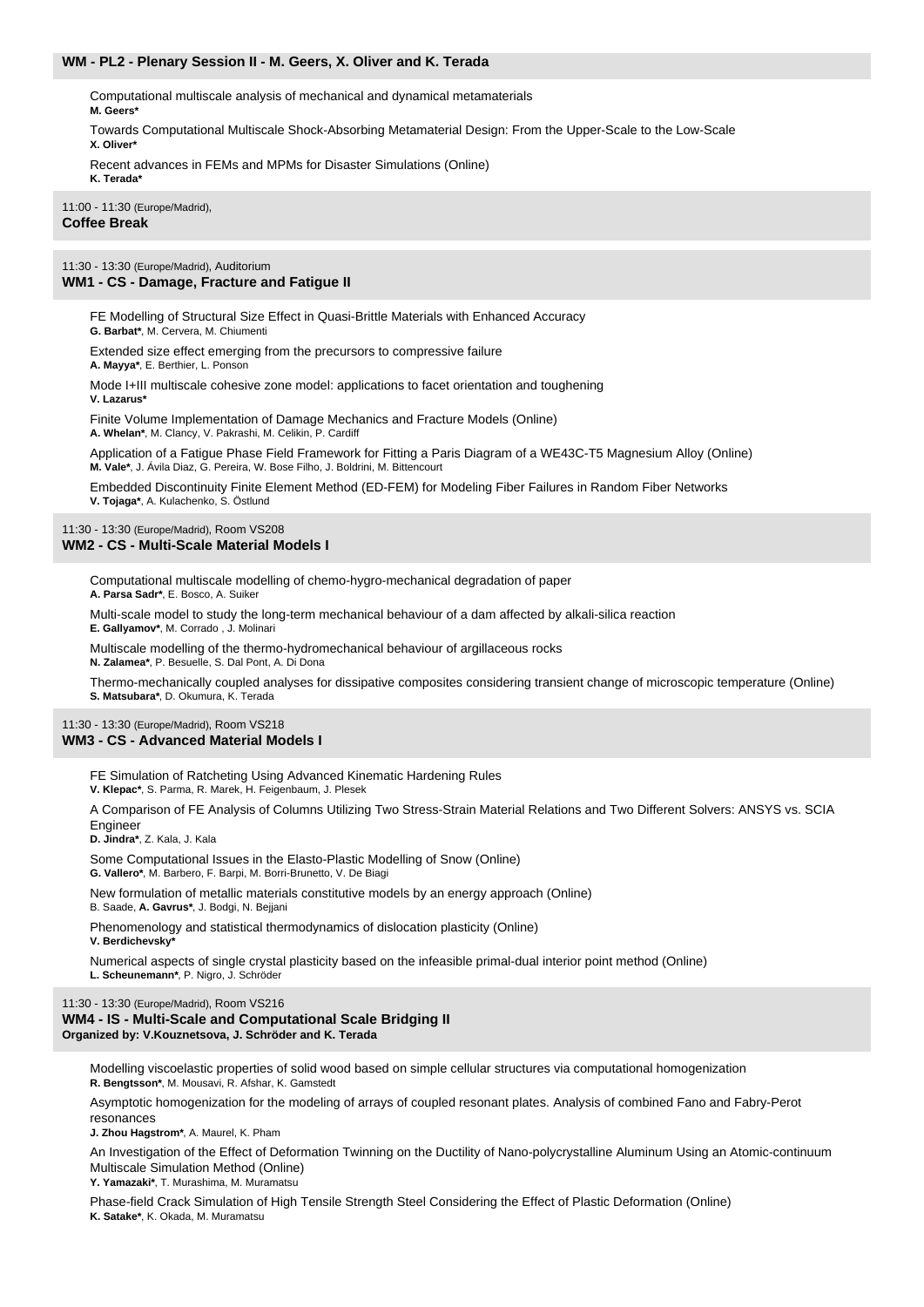A Multi-scale Approach Towards Prediction of the Phase Interface Damage Initiation in Advanced Multi-phase Steels (Online) **L. LIU\***, F. Maresca, J. Hoefnagels, M. Geers, V. Kouznetsova

11:30 - 13:30 (Europe/Madrid), Room VS206

**WM5 - IS - Advanced Modeling and Simulation in Biomechanics: from Molecules to Tissues II Organized by: G. Holzapfel, J. M. García-Aznar**

Computational Modeling of the Vesicle-Mediated Cell Transport **D. Haspinger\***, S. Klinge, G. Holzapfel

The Influence of Binder Mobility to the Viral Entry Driven by the Receptor Diffusion (Online) **S. Klinge\***, T. Wiegold, R. Gilbert, G. Holzapfel

A mechano-osmotic model to uncover the role of gap junctions in cell swelling within proliferative tumour organoids (Online) **E. McEvoy\***, Y. Han, M. Guo, V. Shenoy

3D vertex model for multicellular reorganisation (Online)

**J. Munoz\***

Computer-based modeling and simulation of neuroblastoma growth (Online)

**S. Hervas-Raluy\***, M. Gomez-Benito, J. Garcia-Aznar

A 3D finite element-based approach for computing cellular forces under large deformations (Online) **J. Garcia- Aznar\***

11:30 - 13:30 (Europe/Madrid), Room VS219

**WM6 - IS - Computational Modeling of Material Forming Processes I Organized by: J.P. Ponthot, C. Agelet de Saracibar and R.A.F. Valente (Dedicate to the memory of Prof. Lionel Fourment)**

On solving inconsistencies between different types of hardening models **S. Cooreman\***, S. Coppieters

Gradient-extended model for anisotropic, ductile damage. (Online)

**H. Holthusen\***, T. Brepols, S. Reese, J. Simon

An Adaptive Finite Element strategy for the numerical simulation of Additive Manufacturing processes **J. Baiges\***, M. Chiumenti, C. Moreira, M. Cervera, R. Codina

Performance analysis of AM structures built using Fused Filament Fabrication **N. Dialami\***, M. Chiumenti, M. Cervera, U. Chasco, G. Reyes-Pozo, M. Pérez

Simulation of the selective laser melting process: Influence of processing parameters (Online) **S. Garzon-Hernandez\***, A. Jerusalem

Computational Modeling of Metal Forming processes - Main contribution of Lionel Fourment (Online) **K. Mocellin\***

#### 11:30 - 13:30 (Europe/Madrid), Room VS215 **WM7 - IS - Multi-Scale Plasticity, Damage Models & Scale Bridging I Organized by: M. Geers and J. Yvonnet**

Dislocation dynamics prediction of the strength of Al-Cu alloys containing impenetrable (theta') and shearable (theta'') precipitates R. Santos-Güemes, B. Bellón, J. Segurado, **J. LLorca\***

Predicting the transformation strain that controls ductility and toughness in advanced steels **F. Maresca\***, E. Polatidis, M. Smid, H. Van Swygenhoven, W. Curtin

Comparison of strategies to account for X-ray-tomography-identified pores in the simulation of ductile fracture **C. Cadet\***, J. Besson, S. Flouriot, S. Forest, P. Kerfriden, L. Lacourt, F. N'Guyen, V. de Rancourt

Two-scale FE-FFT computational modeling of microtructure evolution and macroscopic behavior in polycrystals (Online) C. Gierden, J. Kochmann, J. Mianroodi, **B. Svendsen\***, S. Reese

An optimized method for the simulation-based determination of initial parameters of advanced yield surfaces for sheet metal forming applications (Online)

**F. Roters\***, A. Nascimento, S. Roongta, M. Diehl

Concurrent irradiation-mechanics coupling model based on dislocation and cluster dynamics (Online) **Y. Cui\***, C. Ji, Y. Li, N. Ghoniem

#### 11:30 - 13:30 (Europe/Madrid), Room VS217 **WM8 - IS - Size Effects in Plasticity and Fracture I**

**Organized by: E. Martínez-Pañeda, C.Niordson and B. Klusemann**

## **KEYNOTE**

Microscopic phase-field chemomechanical and atomistic modelling of dislocation-solute interaction in binary alloys **J. Rezaei Mianroodi\***, B. Svendsen, D. Raabe

Phase field modelling of pitting and stress corrosion cracking

**E. Martínez-Pañeda\***, C. Cui

Computational modelling of stress-assisted oxidation and intergranular fracture of polycrystals.

**K. Auth\***, J. Brouzoulis, M. Ekh, R. Jänicke

Investigation of the temperature-driven evolution of Al3Mg2 and Al12Mg intermetallic compound during solid-state joining of an Al-Mg alloy via the multiphase-field method coupled with CALPHAD (Online) **B. Klusemann\***

Phase-field modeling of martensitic transformation during nano-indentation: microstructure and size effects. (Online) **M. Rezaee Hajidehi\***, S. Stupkiewicz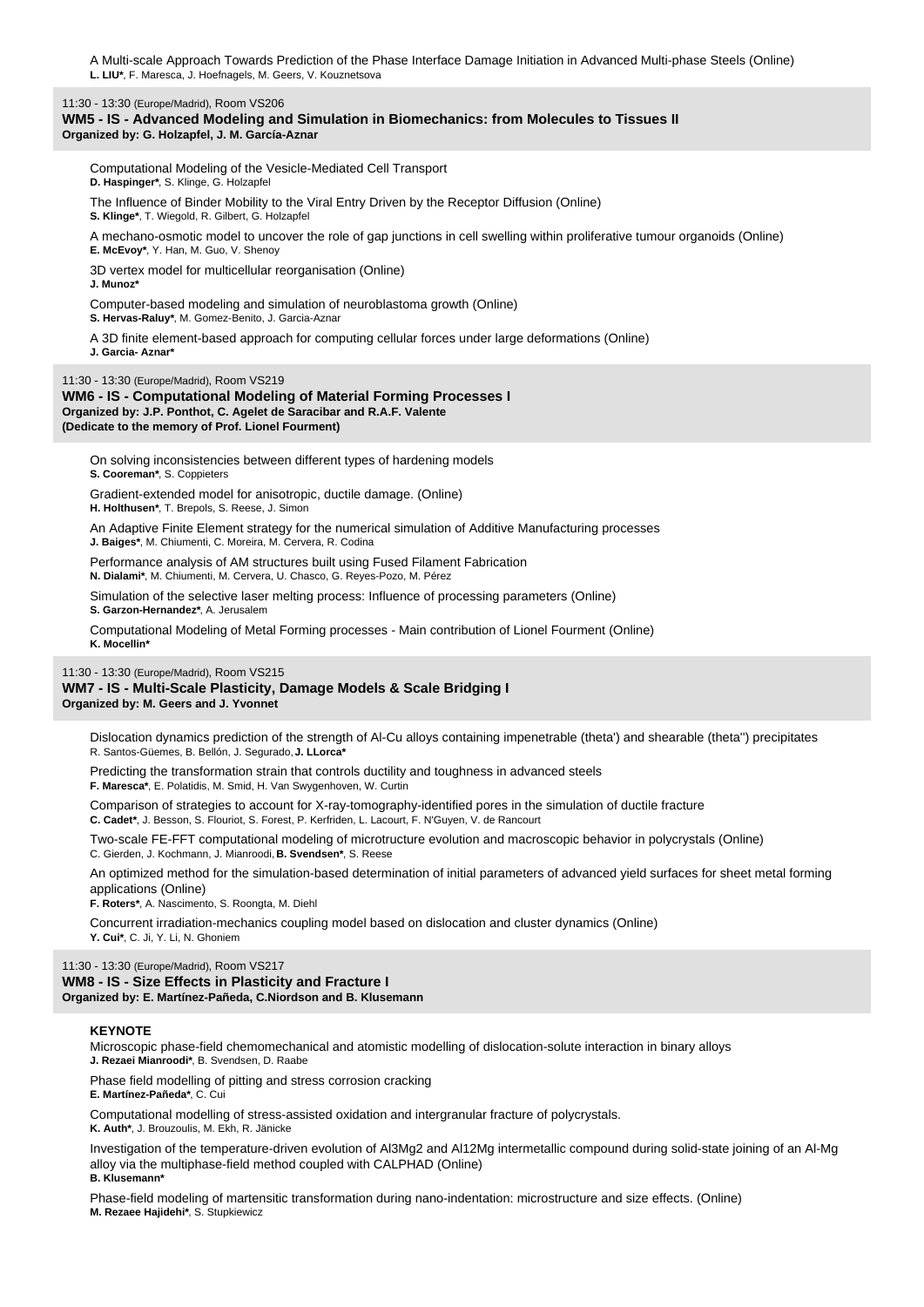A rigorous and explicit algorithm for irreversibility enforcement in finite element and isogeometric computations of phase-field brittle fracture

A. Marengo, **A. Patton\***, M. Negri, U. Perego, A. Reali

IGA application on crashworthiness CAE analysis in the automotive industry **L. Martorell\***, R. Rossi, L. Barbu, E. Martin, P. Cruz

Finite Strain Plasticity in a Boundary-Conforming Eulerian Framework (Online)

**E. Salzmann\***, F. Zwicke, S. Elgeti

A Viscoelastic Material Model for the Isogeometric Analysis of Steady-State Rolling Tires (Online)

**A. Israfilova\***, M. Garcia, M. Kaliske

An isogeometric frictionless contact formulation for Cosserat rods with extensible director kinematics of arbitrary order (Online) **M. Choi\***, R. Sauer, S. Klinkel

11:30 - 13:30 (Europe/Madrid), Room VS203

**WM10 - IS - Meshfree, Peridynamics, and Particle Methods: Contemporary Methods and Applications I Organized by: J-S. Chen, J. Foster, M. Hillman and P. Seleson**

An innovative method to manage non-local boundaries in ordinary state-based Peridynamics. **F. Scabbia\***, M. Zaccariotto, U. Galvanetto

Peridynamic modelling and experimental characterization of polymer/clay nanocomposites (Online)

**G. Ongaro\***, R. Bertani, U. Galvanetto, M. Zaccariotto

A Variational Multiscale Immersed RKPM method for Fluid-Structure Interactive Systems in Blast Event (Online)

**T. Huang\***, J. Chen

Quasistatic Fracture Modeling Using Peridynamics (Online) D. Bhatacharya, P. Diehl, **R. Lipton\***

Data-driven learning of peridynamic models for graphene sheets (Online) **H. You\***, Y. Yue, S. Silling, M. D'Elia

A General-Purpose, Inelastic, Rotation-Free Shell Formulation for Peridynamics (Online) **M. Behzadinasab\***, M. Alaydin, N. Trask, Y. Bazilevs

## 11:30 - 13:30 (Europe/Madrid), Room VS213 **WM11- IS - Cyclic Plasticity for Metals II Organized by: : K.I. Hashiguchi and Y. Yamakawa**

Classification and assessment of cyclic plasticity models (Online) **K. Hashiguchi\***

Spring-back prediction with the subloading surface plasticity model (Online)

**M. Tateishi\***

Evaluation of Thermal Fatigue Life of Solder Joints in Electronic Devices Based on Stress and Strain Singularity Parameters (Online) **J. Liu\***

Evaluation of constitutive models in predicting ratcheting responses of a structure under thermo-mechanical loadings **J. Macedo\***, J. Bergheau, E. Feulvarch, H. Battie, O. Ancelet, A. Martin, S. Chapuliot

11:30 - 13:30 (Europe/Madrid), Room VS214

**WM12 - IS - Hybrid Modelling of Mechanics of Materials: Data Enriching Models and Models Rendering Data Smarter I Organized by: F. Chinesta, E. Cueto and P. Ladeveze**

On the data-driven simulation of history-dependent materials **E. Cueto\***

Data-Driven Modeling of Induction Heating Process

**K. Derouiche\***, M. Daoud, K. Traidi, F. Chinesta

Dislocation Detection and Velocity Measurement During Deformation of Metals Using Machine Learning and Particle Filter (Online) **K. Sasaki\***, K. HIrayama, K. Endo, M. Murayama, M. Muramatsu

Estimation of Defects in Carbon Fiber Reinforced Plastic Based on Surface Pressure by Machine Learning (Online)

**Y. Kojima\***, K. Endo, K. Hirayama, K. Hiraide, M. Muramatsu

13:30 - 14:30 (Europe/Madrid), **Lunch Break**

14:30 - 16:00 (Europe/Madrid), Auditorium

**WA - PL3 - Plenary Session III - P. Ladevèze and W. Liu**

A data-driven computation approach for history-dependent materials

**P. Ladevèze\***

Hierarchical Deep Learning Neural Network (HiDeNN): an Artificial Intelligence (AI) Framework for Computational Plasticity (ONLINE) **W. Liu\***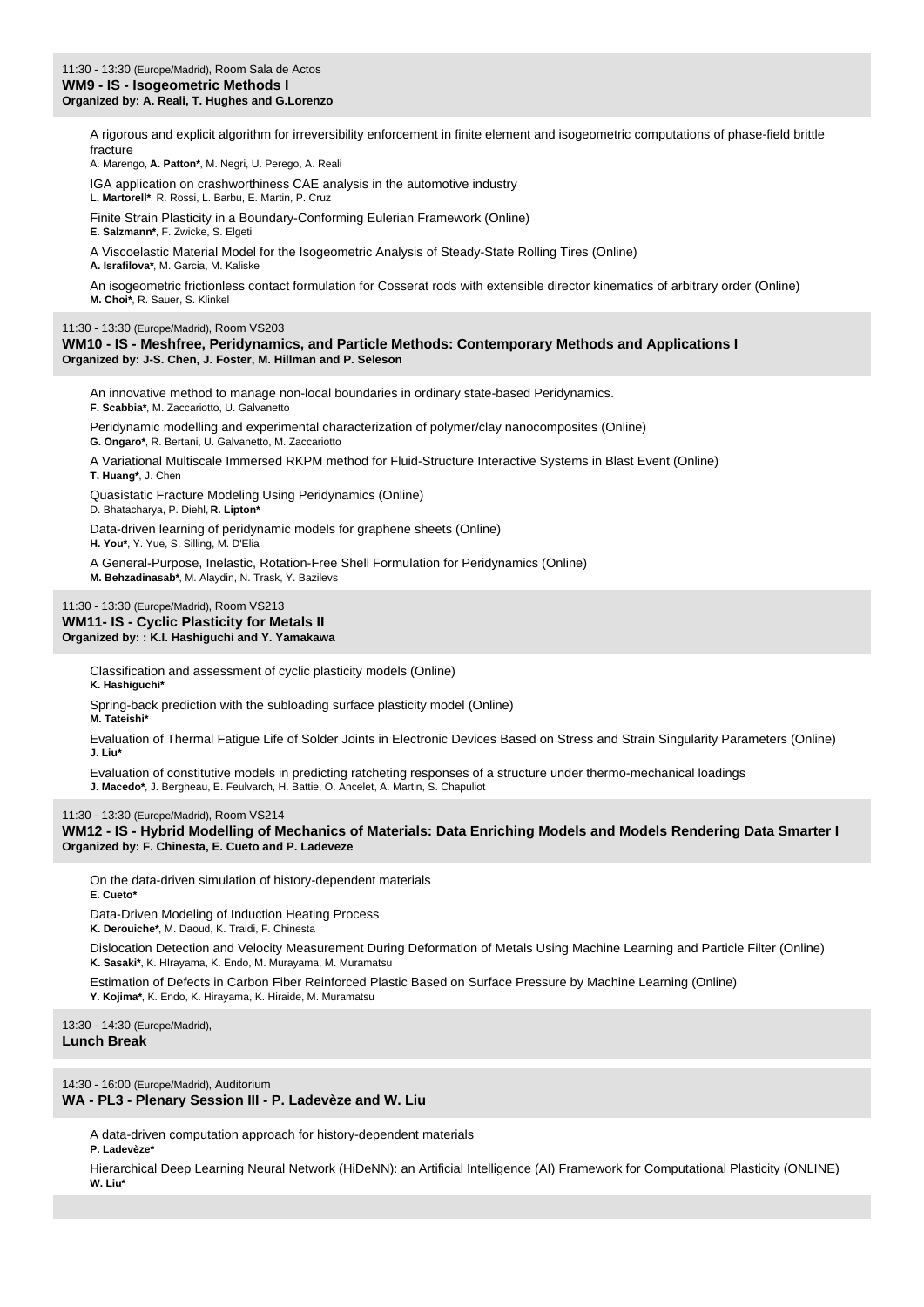16:30 - 18:30 (Europe/Madrid), Auditorium

#### **WA1 - CS - Damage, Fracture and Fatigue III**

Characterization of Plasticity and Fracture Behavior of Aluminum 6061-T4 Sheet for Deep Drawing Simulation **S. Hoque\***, F. Duddeck

Application of an isotropic damage based high-cycle fatigue constitutive law to the study of degradation processes in high-speed railway tracks

**S. Jiménez\***, L. Barbu, S. Oller, E. Oñate

Fracture model based on lattice with embedded strong discontinuities and appropriate choice of discrete elastic parameters **M. Nikolic\***

Non-associative plasticity and fracture: variational formulation and applications to failure in geomaterials and fatigue **J. Ulloa\***, J. Wambacq, R. Alessi, G. Degrande, S. François

3D numerical modelling of ductile failure by a XFEM/cohesive zone model coupling (Online)

**J. Crété\***, K. Nikolakopoulos, P. Longère

## 16:30 - 18:30 (Europe/Madrid), Room VS208 **WA2 - CS - Multi-Scale Material Models II**

Digital twinning to predict the residual life of composite pressure vessels **N. Klebi\***, P. Kerfriden, B. Marchand, A. Thionnet

Multi-scale modelling of carbonation of self-healing concrete **B. Freeman\***, E. Masoero, E. Javierre, I. Mihai, A. Jefferson

A mixed Finite Element–Virtual Element two-scale homogenization scheme (Online)

**B. Hudobivnik\***, C. Böhm, M. Marino, P. Wriggers

Computational homogenization via the Virtual Element Method at electro-magneto-mechanical responses of polycrystalline materials (Online)

**C. Böhm\***, B. Hudobivnik, M. Marino, P. Wriggers

Deep material networks for characterizing fiber-reinforced thermoplastics subjected to long-term loading (Online) **A. DEY\***, F. WELSCHINGER, M. SCHNEIDER, S. GAJEK, T. BÖHLKE

#### 16:30 - 18:30 (Europe/Madrid), Room VS218 **WA3 - CS - Advanced Material Models II**

Geometrically exact integral-based nonlocal model of ductile damage: basic properties and numerical treatment **A. Shutov\***, V. Klyuchancev

Thermomechanical FEM-based modelling for semi-crystalline polymers exhibiting the double yield phenomenon **P. Hao\***, V. Laheri, F. Gilabert

Non-iterative numerical implementation for the constitutive modelling of pressure-dependent elastoplasticity using paraboloidal yield criteria

**V. Laheri\***, P. Hao, F. Gilabert

Implicit Material Models (Online)

**N. Fry\***, M. Profit, C. Li

Effect of Lode Parameter and Stress Triaxiality on the Effective Plastic Yield Properties of Triply Periodic IWP Ligament-Based Minimal Surface (Online)

**N. Baghous\***, I. Barsoum, R. Abu Al-Rub

A 3D Facet Yield Function for Generalized Plane Stress Conditions in Sheet Forming Processes (Online) **H. Ghiabakloo\***, N. Manopulo, B. Carleer, T. Nguyen-Minh, L. Kestens, A. Van Bael

#### 16:30 - 18:30 (Europe/Madrid), Room VS216

**WA4 - IS - Multi-Scale and Computational Scale Bridging III Organized by:V.Kouznetsova, J. Schröder and K. Terada**

#### **KEYNOTE LECTURE**

Non-Intrusive and Non-Conforming Interface Coupling for the Second-Order Global-Local Analysis of Heterogeneous Structures **O. Allix\***, M. Wangermez, P. Guidault, C. Rey

Stress minimization for lattice structures **A. Ferrer\***, P. Geoffroy-Donders, G. Allaire

zation based two-scale modelling of fluid-saturated porous media with self-contact and flow in micropores

Coarse Graining of Lattice Green Functions for Atomistic-Continuum Coupling

**A. Gupta\***, M. Hodapp, W. Curtin

Microstructural uncertainty propagation in experimentally driven crystal plasticity simulations via model reduction and machine learning **A. Marano\***, D. Ryckelynck, C. Ribart, H. Proudhon

On the investigation of different cooling strategies on hot formed parts and their influence on residual stresses (Online) **S. Uebing\***, L. Scheunemann, D. Brands, J. Schröder

#### 16:30 - 18:30 (Europe/Madrid), Room VS206

**WA5 - IS - Advanced Modeling and Simulation in Biomechanics: from Molecules to Tissues III**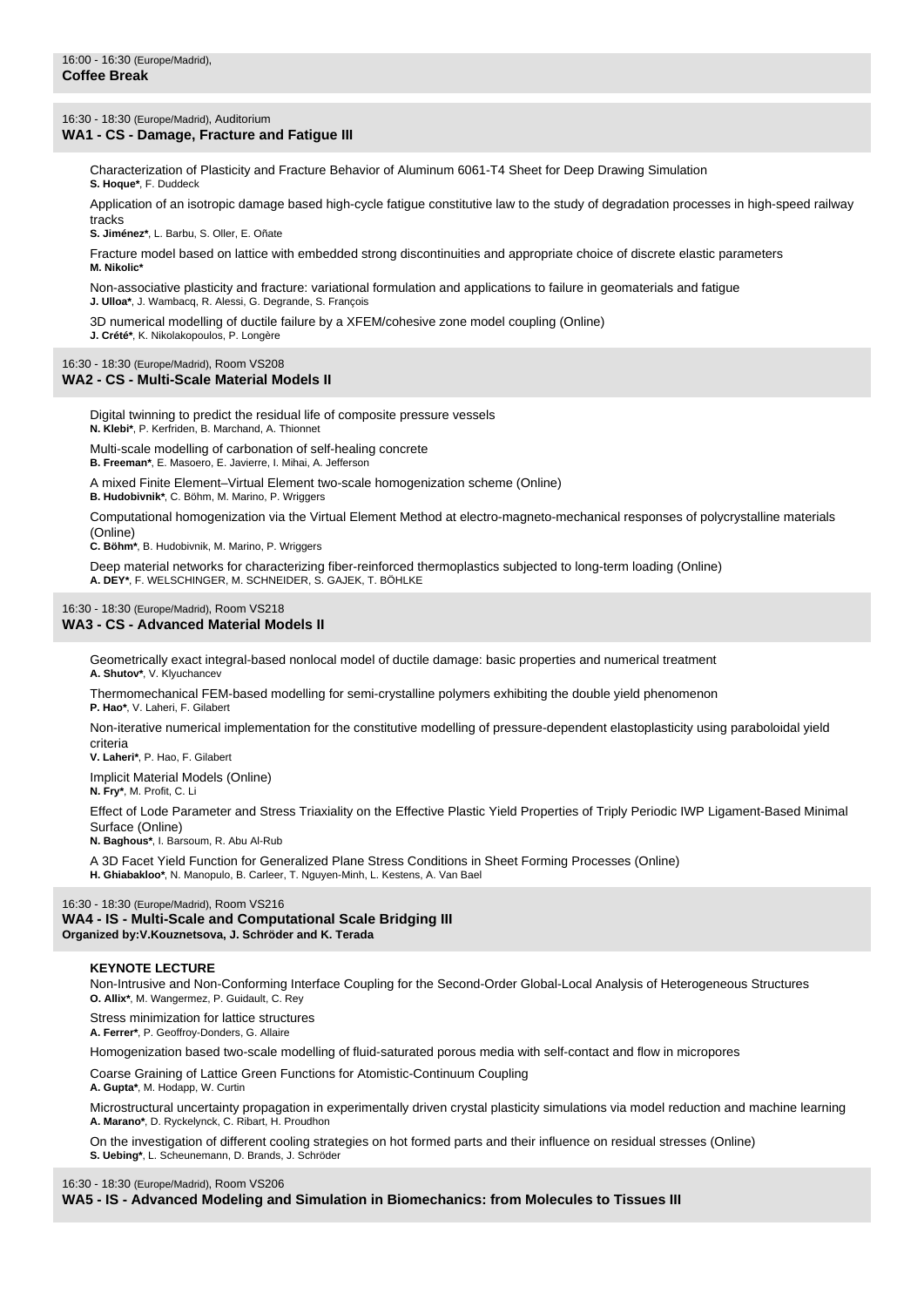#### **Organized by:: G. Holzapfel and J. M. García-Aznar**

Numerical investigation on the mechanobiology of collagen growth and remodeling in abdominal aortic aneurysms **M. Dalbosco\***, T. Carniel, E. Fancello, G. Holzapfel

Mechanical and Structural Properties of the Cranial Meninges **D. Walsh\***, D. Newport, J. Mulvihill

Predicting outcomes in sagittal craniosynostosis corrective techniques (Online) **C. Cross\***

Energy Dissipation Mechanisms of Non-Collagenous Proteins at Mineral Interfaces in Bone **M. Tavakol\***, T. Vaughan

16:30 - 18:30 (Europe/Madrid), Room VS219

**WA6 - IS - Computational Modeling of Material Forming Processes II Organized by: J.P. Ponthot, C. Agelet de Saracibar and R.A.F. Valente (Dedicate to the memory of Prof. Lionel Fourment)**

Design and validation of a heterogeneous interior notched specimen for material mechanical characterisation **M. Conde\***, A. Campos, S. Coppieters

On the design of mechanical heterogeneous specimens using both parametric and topology optimization **M. Gonçalves\***, A. Andrade-Campos, J. Dias-de-Oliveira

Stress, strain and dissipation accurate FE technology for metal forming applications. **H. Venghaus\***, M. Chiumenti, J. Baiges, D. Juhre

New multifield plasticity approach for large strain flow forming simulations (Online) **K. Lewandowski\***, D. Barbera, A. McBridge, L. Kaczmarczyk, C. Pearce, P. Steinmann

Measurement of Flow Stresses at High Strain Rates and Temperatures for Improved Simulation of Friction Stir Welding (Online) D. Prymak, **M. Miles\***, T. Nelson, F. Michael

Thermo-elastoplasticity framework for modelling large strain deformation in flow forming process (Online) **U. Barbera\***, U. Lewandowski, U. McBride, U. Steinmann, U. Pearce, U. Kaczmarczyk

#### 16:30 - 18:30 (Europe/Madrid), Room VS215

**WA7 - IS - Multi-Scale Plasticity, Damage Models & Scale Bridging II Organized by: M. Geers and J. Yvonnet**

Fatigue Analysis of Lattice Materials Based on Computational Homogenization

**D. Molavitabrizi\***, M. Mousavi

A computational homogenisation approach to assess the strain localisation due to damage in fibre networks **F. Rocha\***

The torsion problem in strain and stress gradient elasto-plasticity **S. Forest\***

Rare-event sampling and the search for the carriers of plastic deformation in polymer glasses (Online) G. Vogiatzis, R. Mols, L. van Breemen, **M. Hütter\***

Identification of macro phase field fracture models from micro and heterogeneous structure calculations (Online) **J. Yvonnet\***, P. Li, N. Nguyen, D. Hun, J. Guilleminot

An anisotropic elastoplastic phase field damage model for 3D printed materials and its experimental verification (Online) **P. Li\***, J. Yvonnet

## 16:30 - 18:30 (Europe/Madrid), Room VS217 **WA8 - IS - Size Effects in Plasticity and Fracture II**

## **Organized by: E. Martínez-Pañeda, C.Niordson and B. Klusemann**

#### **KEYNOTE LECTURE**

Predicting the yield behavior of polycrystalline aggregates using a generalized Schmid factor approach **C. Alleman\***

Micropolar elasto-plasticity and dislocation density-based model: Size Effect and Regularization **R. Russo\***, S. Forest, F. Girot Mata

Strain hardening in a strain gradient plasticity material reinforced by small elastic particles: Theory and comparison with experiments **P. Croné\***, J. Faleskog, P. Gudmundson

On the effect of slip transfer at grain boundaries on the strength and ductility of polycrystals **E. Nieto-Valeiras\***, S. Haouala, D. Barba, J. LLorca

Inertia and material size effects on necking of notched bars under dynamic loading (Online) **R. Andersen\***, K. Nielsen

16:30 - 18:30 (Europe/Madrid), Room Sala de Actos **WA9 - IS - Isogeometric Methods II Organized by: A. Reali, T. Hughes and G.Lorenzo**

> Advanced isogeometric modeling of shells with a special focus on laminates **A. Reali\***

Approximation with isogeometric spline spaces and explicit error estimates **E. Sande\***, C. Manni, H. Speleers

Refinement strategies for 3D lifting flows using an IGA-BEM solver (Online) S. Chouliaras, **K. Kostas\***, A. Ginnis, C. Politis, P. Kaklis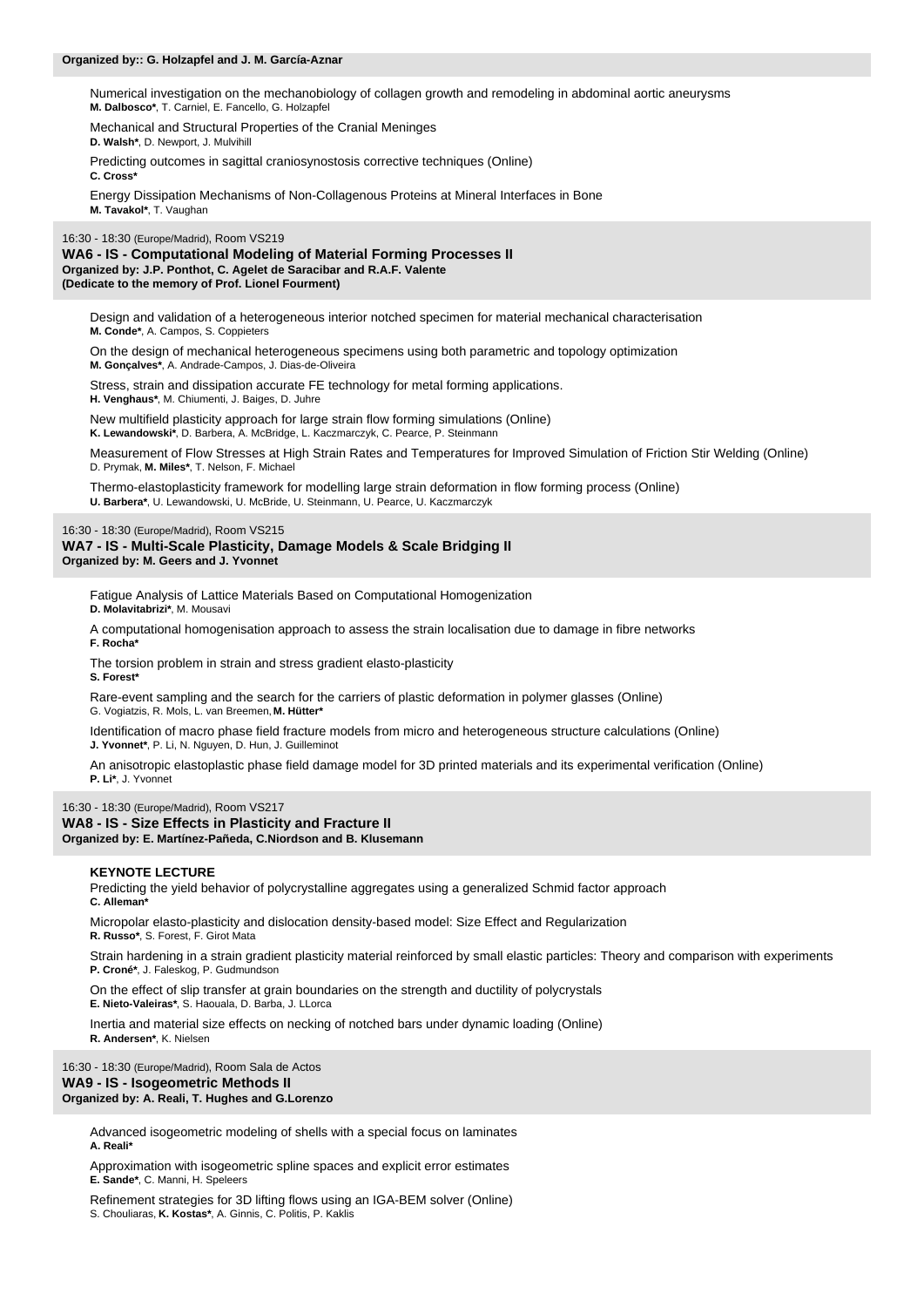Stress and strain-based mixed formulations in NURBS-based isogeometric analysis (Online) **D. Bombarde\***, S. Gautam, A. Nandy

Isogeometric collocation BEMs for 3D potential problems (Online) **A. Falini\***

16:30 - 18:30 (Europe/Madrid), Room VS203

**WA10 - IS - Meshfree, Peridynamics, and Particle Methods: Contemporary Methods and Applications II Organized by: J-S. Chen, J. Foster, M. Hillman and P. Seleson**

Investigating the mechanics of porous brittle solids with the Material Point Method and Gaussian Random Field microstructures **L. Blatny\***, H. Löwe, J. Gaume

Consistent immersed volumetric Nitsche methods for composite analysis (Online) **J. Wang\***, M. Hillman, Y. Bazilevs, A. Madra, J. Du

Nodally integrated thermo-mechanical RKPM with Application to Simulation of Additive Manufacturing (Online) **M. Hillman\***

A Regularized Phase-field Reproducing Kernel Finite Volume Method with Application to High-Strength Concrete (Online) **S. Yang\***

A Hybrid Finite Element and Peridynamics Approach: Formulation, Verification and Applications (Online) Y. Sun, B. Chen, M. Edwards, **C. Li\***

A Duality-based Cosserat Crystal Plasticity and Phase Field Theories for Grain Refinement Modeling (Online) **J. Baek\***, J. Chen

16:30 - 18:30 (Europe/Madrid), Room VS213

**WA11 - IS - Plasticity Modelling, Parameter Identification and Applications to Forming Operations Organized by: Miguel Vaz Júnior**

Influence of rate dependent plasticity on a sheet metal bending process (Online) (Online)

**C. Reisinger\***, C. Zehetner, H. Irschik, M. Krommer, W. Kunze

The incremental dieless drawing process for the manufacture of ultrafine wire from copper alloys **A. Milenin\***

On the Development of Dataset Supported Strategies for the Constitutive Parameters Identification of Metal Sheets (Online) **P. Prates\***, A. Pereira, J. Fernandes, N. Sakharova

Identification of Inelastic Parameters using Cubic Splines: Applications to Classical and Damaged Materials (Online) J. Stahlschmidt, F. Andrade Pires, **M. Vaz Jr.\***

#### 16:30 - 18:30 (Europe/Madrid), Room VS214

**WA12 - IS - Hybrid Modelling of Mechanics of Materials: Data Enriching Models and Models Rendering Data Smarter II Organized by: F. Chinesta, E. Cueto and P. Ladeveze**

Data-driven mechanics through the Frankenstein's method: from images to predictions **G. Lubineau\***, A. Lagerweij, Y. Wang

Stiffness identification by efficient model calibration of random field variables for the Young's modulus (Online) (Online) **A. Robens-Radermacher\***, I. Coelho Lima, J. Unger

Data-Driven and Hybrid Modeling for Hardness Predictions after Quenching Process **S. Garois\***, M. Daoud, K. Traidi, F. Chinesta

# **Thursday, 09-09-2021**

09:00 - 11:00 (Europe/Madrid), Auditorium

**ThM - PL4 - Plenary Session IV - J. Ponthot, S. Reese and Z. Zhang**

New advances for evolving meshes/discretization methods in 3D large deformation problems. Application to metal forming, wear, crack propagation and fluid-structure interactions using FEM, DEM and PFEM **J. Ponthot\***

Data-driven mechanics – interesting aspects in the modelling of inelastic behaviour

**S. Reese\***

Data-driven based modulus prediction of cancellous bone and 3D printing for defect repair in clinic treatment (ONLINE)

**Z. Zhang\***

11:00 - 11:30 (Europe/Madrid), **Coffee Break**

11:30 - 13:30 (Europe/Madrid), Auditorium **ThM1 - CS9 - Damage, Fracture and Fatigue IV**

A variationally coupled phase-field-interface model for brittle and ductile fracture in composite structures **J. Wambacq\***, J. Ulloa, G. Lombaert, S. François

Phase-field numerical modeling of fatigue fracture **E. Azinpour\***, J. Sa, A. Santos, L. Ribeiro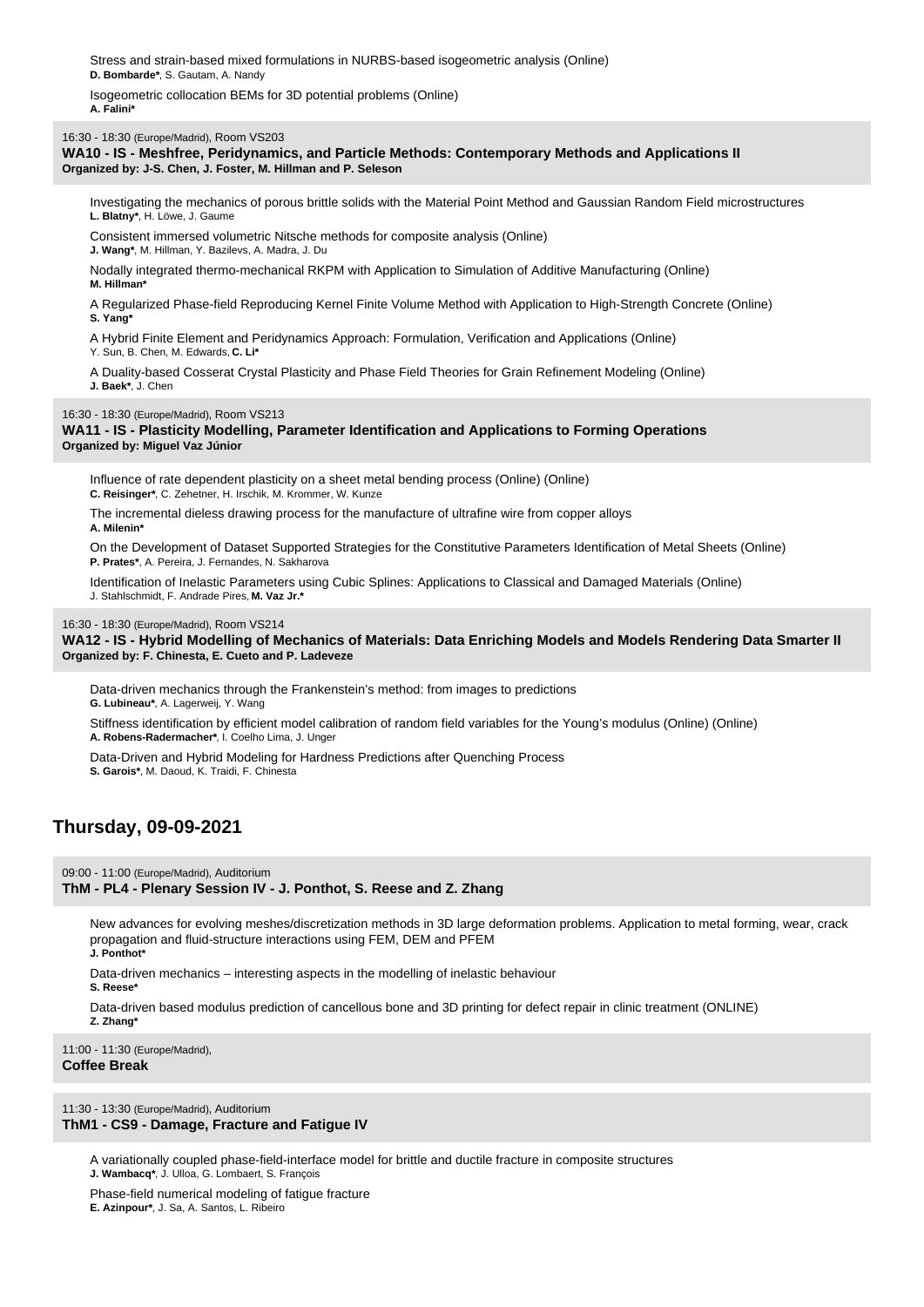Coupling of mechanics and transport in discrete meso-level model: model verification (Online) **J. Mašek\***, J. Eliáš

An MD-FE coupling simulation method applied to fracture of viscoelastic-viscoplastic glassy polymers. (Online) **W. Zhao\***, S. Pfaller

Performance investigation of quasi-Newton-based parallel large-deformation elastic–plastic analysis of crack problems (Online) **Y. Yusa\***, S. Miyauchi, H. Okada

Incorporation of residual stresses in inelastic composites: geometrically exact setting (Online) **I. Tagiltsev\***, A. Shutov

## 11:30 - 13:30 (Europe/Madrid), Room VS208 **ThM2 - IS - Computational Structural Stability Organized by: H. Mang and Y.-B. Yang**

Geometric stiffness matrix of spatial curved Kirchhoff rods based on invariant isogeometric formulation **Y. Yang\***, Y. Liu

Analytical computational models for buckling and postbuckling of thin-walled stiffened composite panels (Online) **J. Schilling\***, C. Mittelstedt

11:30 - 13:30 (Europe/Madrid), Room VS218

## **ThM3 - IS - Damage Modeling of Concrete Structures Under Extreme Loading Conditions Organized by: M. Kaliske, A. Pandolfi, M. Ortiz and B. Sluys**

Mesoscopic Modelling of the Behaviour of Interfaces between Reinforcing Steel and Concrete (Online) **M. Abbas\***, B. Bary, L. Jason

Iterative strategies based on constitutive dissipation **L. Crusat\***, I. Carol

Non-local numerical treatment of non-linear behavior by means of Helmholtz equation, with variable coefficients. Application to reinforced concrete structures. (Online)

**R. Gontero\***, A. Millard, T. Vidal, A. Sellier, L. Sorelli

A porous brittle damage material model applied to geosciences **A. Pandolfi\***

11:30 - 13:30 (Europe/Madrid), Room VS216

## **ThM4 - IS - Multi-Scale and Computational Scale Bridging IV Organized by: V.Kouznetsova, J. Schröder and K. Terada**

A Recurrent Neural Network-based Surrogate Model for History-Dependent Multi-scale Simulations

**L. Wu\***, L. Cobian, A. Hössinger-Kalteis, Z. Major, J. Segurado, L. Noels

Numerical homogenization and the Arlequin method

**F. Legoll\***

A Data-Driven Approach for Multiscale Modelling of Emergent History Effects

W. Abdullah, H. Thomas, G. Marc, K. Varvara, **L. Stainier \***

On the proper choice of variational forms in computational homogenization - Scale bridging and global bounds (Online) **K. Carlsson\***, F. Larsson, K. Runesson

## 11:30 - 13:30 (Europe/Madrid), Room VS206

**ThM5 - IS - Applications of Computational Methods to Product and Process Design for Industry I Organized by: T. Iizuka, S. Kajikawa and T. Kuboki**

Fracture mechanics evaluation of V-bending die with a hole using parametric analysis system with coupling-matrix-free iterative s-version FEM (Online)

**H. Suwa\***, Y. Yusa

Effect of contact area on formability in rotary flaring using conical punch with groove **K. Iizuka\***, S. Kajikawa, T. Kuboki

Fabrication of a ring groove on tube-inner surface by ironing from outer surface using displacement control of tube bottom end (Online) **I. Junki\***, K. Shohei, Y. Akira, G. Akira, O. Katsuyuki, K. Takashi

Finite element analysis of multi-stage deep drawing for forming deep rectangular case with high aspect ratio (Online) **S. Kajikawa\***, T. Takasan, T. Kuboki, K. Tamaoki, K. Onishi, A. Gunji, A. Yamauchi

Development of Twisting Method of Sheet Metal using Taper Roll (Online)

**K. Avanish\***, T. Makiyama, S. Kajikawa, T. Kuboki

A new ductile fracture criterion for skew rolling and its application to evaluate the effect of number of rolls (Online)

**K. Yamane\***, K. Shimoda, K. Kuroda, S. Kajikawa, T. Kuboki

#### 11:30 - 13:30 (Europe/Madrid), Room VS219

## **ThM6 - IS - Data-Driven Mechanics for Inelastic Material Behaviours - Recent Advances and Perspectives I Organized by: S. Reese, L. Stainier, A. Leygue and M. Ortiz**

A modular nonlinear stochastic finite element formulation for uncertainty estimation

Y. AMMOUCHE, **A. Jerusalem\***

A data-driven finite element computation of polyurethane foam

**K. Weinberg\***, T. Korzeniowski, S. Buchen

Solver strategies for data-driven computations with inelastic materials (Online)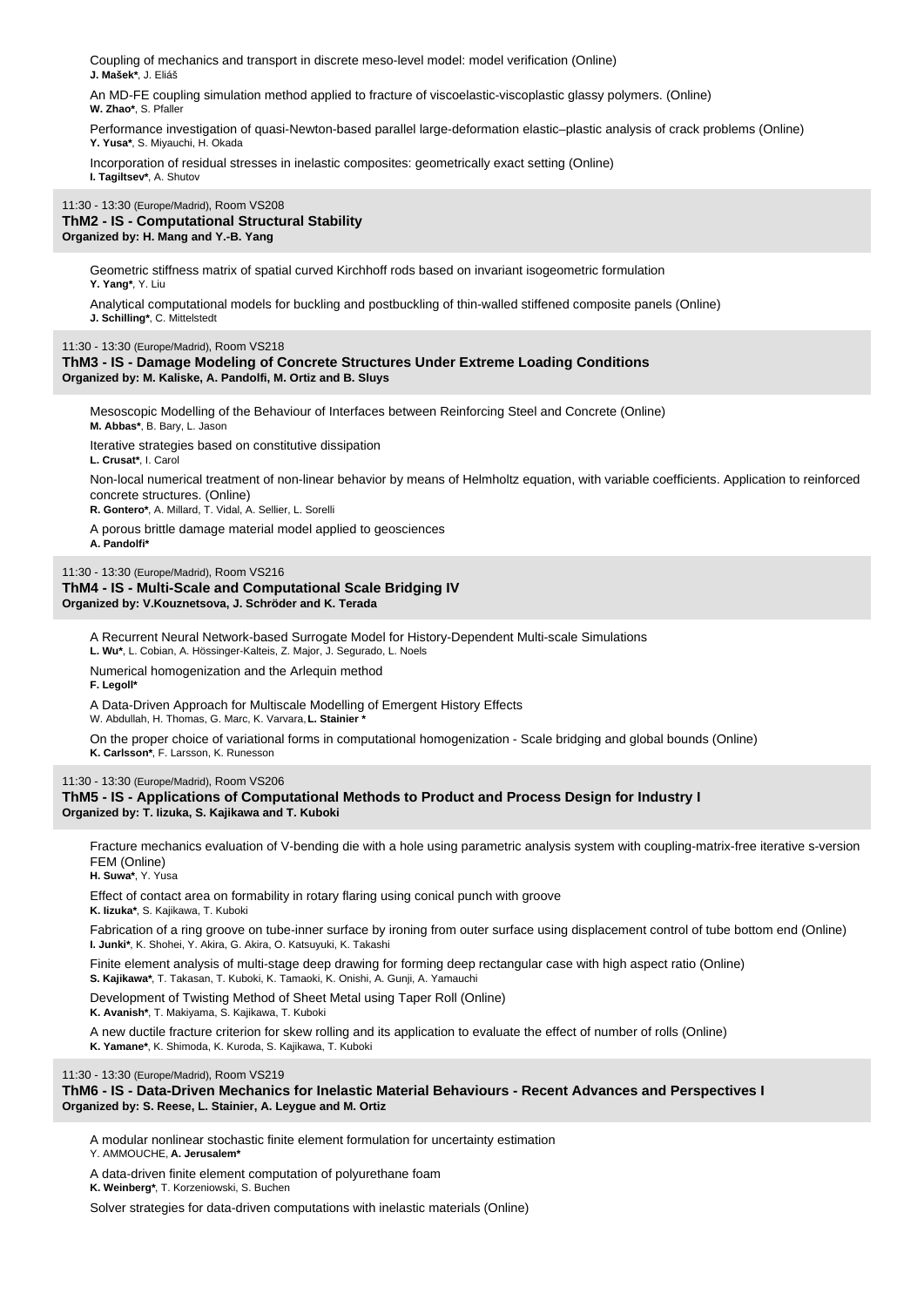**E. Prume\***, R. Eggersmann, M. Ortiz, S. Reese

Unsupervised discovery of plastic yield surfaces **M. Flaschel\***, S. Kumar, L. De Lorenzis

A data-driven approach for the classification of elementary shear rearrangements in silica glass (Online)

**F. Bamer\***, B. Stamm, B. Markert

#### 11:30 - 13:30 (Europe/Madrid), Room VS217 **ThM7 - IS - Size Effects in Plasticity and Fracture III Organized by: E. Martínez-Pañeda, C.Niordson and B. Klusemann**

#### **KEYNOTE LECTURE**

Size effect in fracture based on the coupled criterion and the phase-field method **G. Molnár\***, A. Doitrand, R. Estevez, A. Gravouil

Predicting brittle fracture in elastic-plastic solids undergoing hydrogen embrittlement

**P. Kristensen\***, C. Niordson, E. Martínez-Pañeda

Phase field Modelling of Environmentally Assisted Fatigue **A. Golahmar\***, E. Martínez-Pañeda, C. F. Niordson

On strain energy splits and fracture driving forces in phase field fracture modelling **Y. Navidtehrani\***, C. Betegon, E. Martinez-Paneda

Predicting the dichotomy between ductile and brittle fracture in poly-crystalline samples in the presence of hydrogen **Á. Valverde-González\***, A. Quintanas-Corominas, E. Martínez-Pañeda, J. Reinoso Cuevas, M. Paggi

#### 11:30 - 13:30 (Europe/Madrid), Room VS215

**ThM8 - IS - Plastic Instability and Fracture in Ductile Materials I Organized by: A. Srivastava, J. A. Rodríguez-Martínez, S. Osovski**

#### **KEYNOTE LECTURE**

Localisation of plastic deformation in stretching plates: microstructure effects (Online) **J. Dequiedt\***, C. Denoual

Saint venant Principle Near Bifurcation Loads with Implications to Biomechanics (Online) **D. Durban\***, N. Blum, B. Karp

Detection and simulation of viscoplastic instabilities in rotating turbine disks (Online) (Online) **N. Guillermin\***, S. Forest, J. Besson, M. Maziere

A microstructurally-informed finite element analysis to determine the role of porosity in dynamic localization and fragmentation of additively manufactured metallic materials **M. Marvi Mashhadi \***

11:30 - 13:30 (Europe/Madrid), Room Sala de Actos

## **ThM9 - CS - FEM: Fundamentals and Applications**

A Mixed Finite Element Formulation for Elastoplasticity

**M. Nagler\***, A. Pechstein, A. Humer

A Comparison Between Commercial and Open-Source Software for Finite Element Analysis of Elasto-Plastic Bending (Online) (Online) **A. Abdelaty\***, C. Zehetner, C. Reisinger, W. Kunze

Shakedown analysis of 3D frames under multiple load combinations using mixed fiber beam elements **D. Magisano\***, L. Leonetti, G. Garcea

On a remarkable geometric-mechanical syngerism based on a novel linear eigenvalue problem **J. Kalliauer\***, M. Malendowski, H. Mang

Modelling elastoplastic structures under impact using nonsmooth mechanics and optimisation methods **B. Viano\***, V. Acary, F. Bourrier

A solid finite element formulation for cables with anisotropic elastoplastic behaviour. (Online)

**A. Hildebrandt\***

11:30 - 13:30 (Europe/Madrid), Room VS203

## **ThM10 - CS - Model Reduction and Machine Learning**

Data-driven derivation of 1D beam finite elements using domain decomposition and dimensional hyperreduction

**A. Giuliodori\***, J. Hernández, E. Soudah

Data-driven based prediction model on trabecular bone and 3D remodelling (Online) **Z. Yan\***, Z. Liu, Z. Zhuang

Clustering Techniques for Enhanced Reduced Order Model Simulations in Structural Mechanics **J. Bravo Martinez\***

An adaptive online strategy for model order reduction applied to non-linear finite element problems (Online) **Y. Özmen\***, L. Scheunemann, P. Nigro, J. Schröder

On the prediction of goal oriented error estimate fields in elastic-plastic finite element problems through the use of Gaussian process machine learning (Online) **J. Rouse\***, P. Kerfriden

11:30 - 13:30 (Europe/Madrid), Room VS214 **ThM11 - IS - Cyclic Plasticity for Soils Organized by: W. Wu and K. Hashiguchi**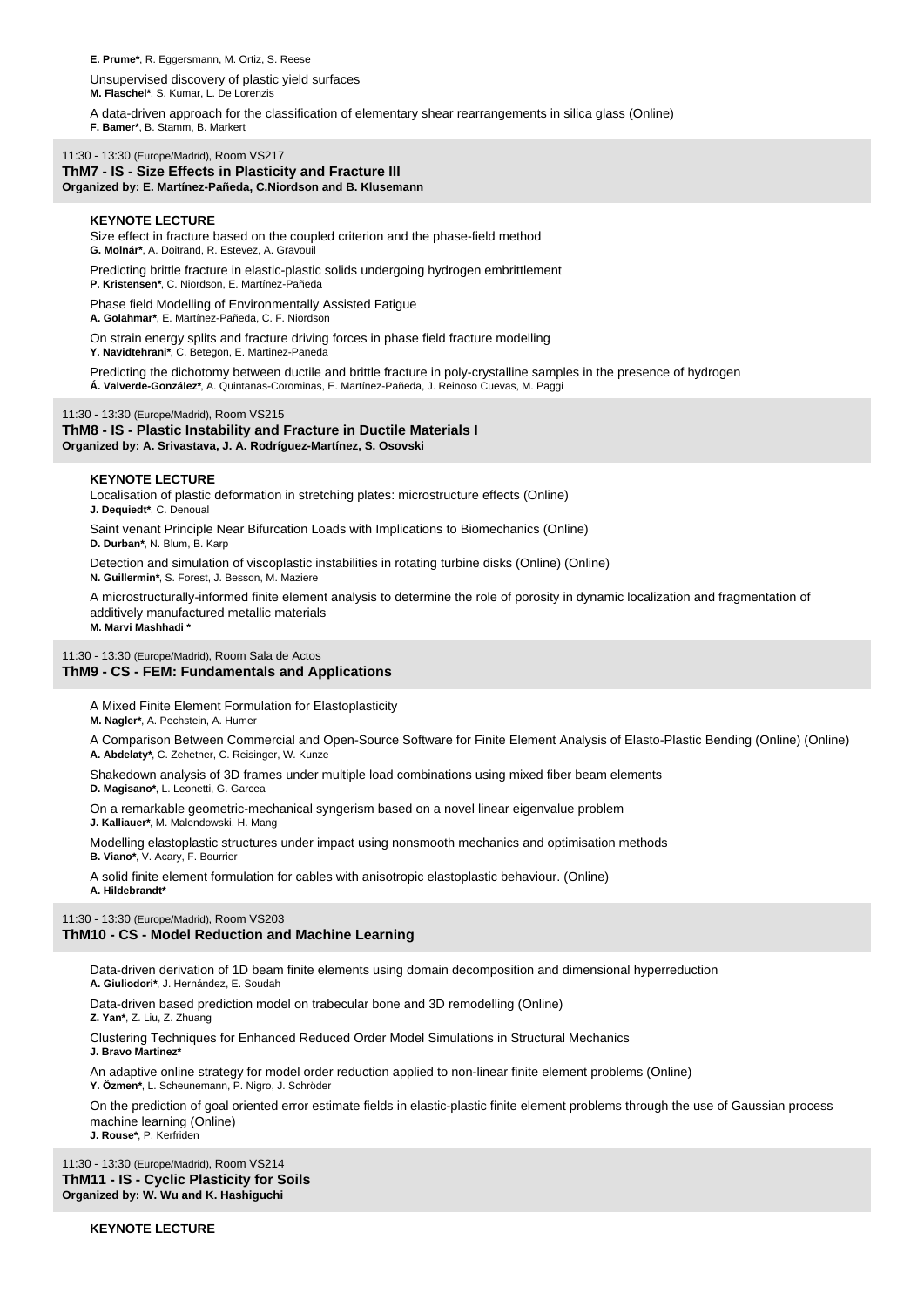Recent development in rate-dependent hypoplasticity (Online) **W. Wu\***, S. Wang

Evaluation of four advanced plasticity and hypoplasticity models in simulating cyclic response of sands (Online) **J. Duque\***, M. Yang, W. Fuentes, D. Mašín, M. Taiebat

Description of sand–metal friction behavior by subloading-friction model (Online) **T. Ozaki\***, Y. Yamakawa, M. Ueno, K. Hashiguchi

An upgraded bounding-surface plasticity model to properly capture the cyclic behavior of clays.

**J. Wang\***, G. Xotta, N. De Marchi, V. Salomoni

Elaborated subloading surface model for accurate description of cyclic mobility in granular materials (Online) **Y. Yamakawa \***, K. Hashiguchi, T. Mase

Performance of different constitutive soil models: from element tests to the simulation of vibratory pile driving tests (Online) **J. Machacek\***, P. Staubach, M. Tafili, H. Zachert, T. Wichtmann

13:30 - 14:30 (Europe/Madrid), **Lunch Break**

14:30 - 16:00 (Europe/Madrid), Auditorium **ThA - PL5 - Plenary Session V - M. Bellet and M. Ortiz**

Numerical modeling of additive manufacturing: thermomechanical aspects **M. Bellet\***

Model-Free Data-Driven Computing: Theory and Practice (ONLINE) **M. Ortiz\***

16:00 - 16:30 (Europe/Madrid), **Coffee Break**

## 16:30 - 18:30 (Europe/Madrid), Auditorium **ThA1 - CS - Forming Processes**

A comparative study of material hardening models for forming operations and prediction of kinematic hardening by means of an analytical indicator

**U. Ahmed\***, R. Lafarge, A. Brosius

Numerical modelling of the cutting forces and tool wear in machining processes

**J. Carbonell\***, J. Conde, O. Fruitos, E. Oñate

Plasticity and Fracture of Powder Bed Fused versus Cast AlSiMg Alloys: Experiments and Computational Modelling C. Roth, **T. Tancogne-Dejean\***, D. Mohr

Numerical and Experimental Modelling of Secondary Phase Precipitation in Casting Duplex Stainless Steels using Dynamic Mode Decomposition

**M. Seabra\***, J. Cesar de Sa, A. Costa

Numerical Analysis of the Effect of Friction during Forming of Tube with Differential Wall Thickness (Online) (Online)

**N. Kawagoshi\***, S. Tamura, T. Kawachi

Experimental and Numerical Study of Strength Prediction of Cold forged Parts Based on the Chaboche Combined Hardening Model. (Online)

**Y. Shinkai\***, O. Kada, R. Nishimura, H. Narumiya, N. Yoshikawa

16:30 - 18:30 (Europe/Madrid), Room VS208 **ThA2 - CS - Geomechanics**

> Transient large heat advection in fractured rock: a zero-thickness interface formulation **A. Perez\***, I. Carol, P. Prat

Effect of long-term pore pressure evolution on the integrity of cement plugs of abandoned oil wells in CCS sites **A. Martínez\***, J. Liaudat, C. López, I. Carol

A rigorous variant of the shear strength reduction method and its geotechical applications (Online)

**S. Sysala\***, E. Hrubesova, Z. Michalec, F. Tschuchnigg

Investigating the Creep Behaviour of Marine Soft Structured Clay by FEM with an Elasto-viscoplastic Constitutive Model. (Online) J. Mingjing, **W. Christopher Ogutu\***, L. Jun

## 16:30 - 18:30 (Europe/Madrid), Room VS218 **ThA3 - CS - Industrial Applications**

Solving an inverse problem concerning the sheet metal blank geometry in an industrial application to minimize the processing time (Online) (Online)

**S. Mayr\***, C. Zehetner, C. Reisinger, W. Kunze

Analysis of PTS fracture loading of NR RPV **G. Galik\***

Analysis of the newly developed technique combing grinding with burnishing simultaneously Y. Charfeddine\*, S. Youssef, S. Sghaier, J. Sghaier, H. Hamd

Material models for highly dynamic metal forming processes (Online) (Online)

F. Katzmayr, C. Reisinger, T. Gross, S. Sieberer, **C. Zehetner\***, W. KUNZE, L. WAGNER

Development of a through-process simulation workflow for spiral pipe forming including evolution of texture and dislocation substructure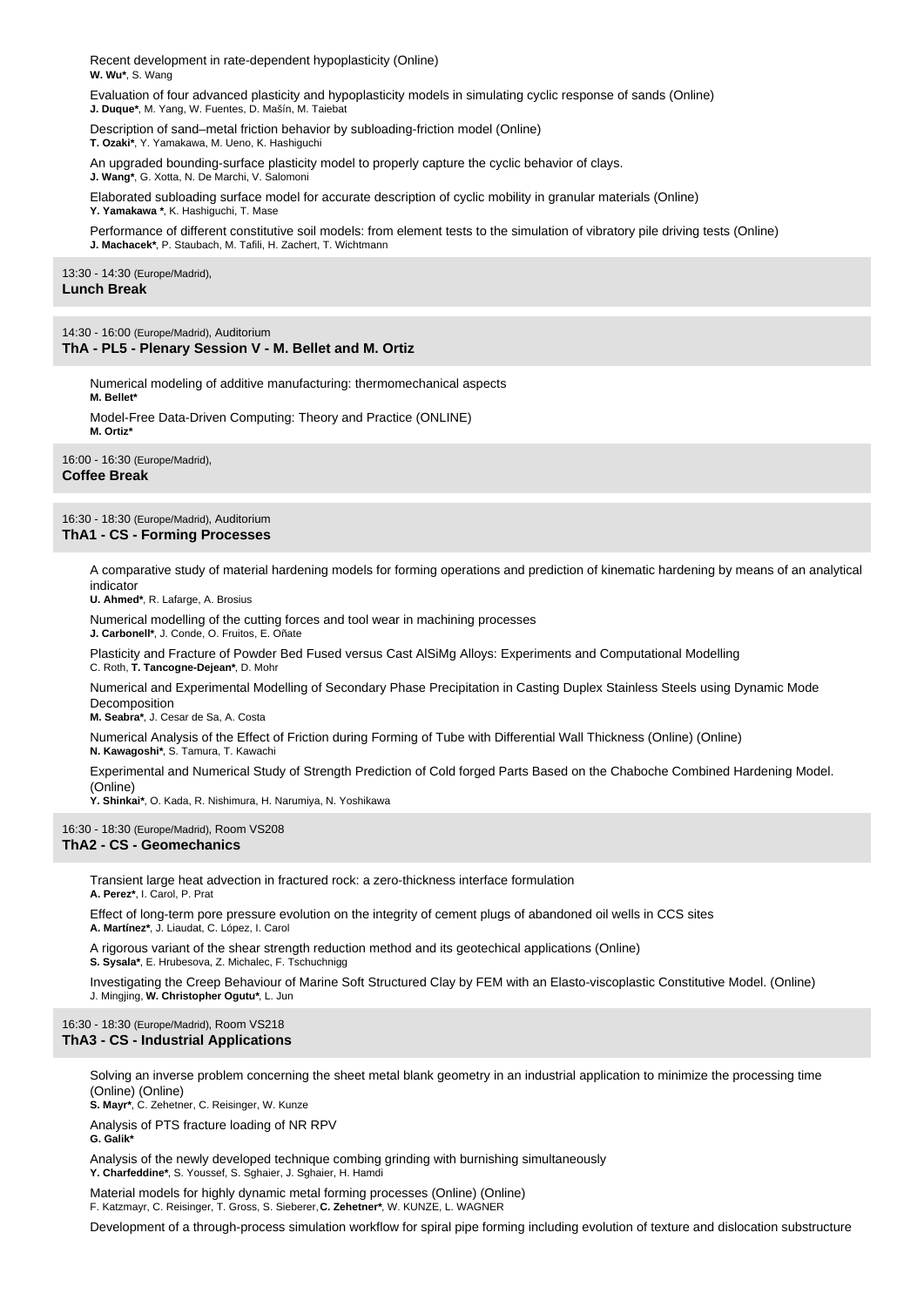(Online)

**M. Bönisch\***, H. Ghiabakloo, M. Seefeldt, A. Van Bael, N. Sanchez, S. Cooreman

Microstructure generation and parameter identification for modeling cyclic behavior of metallic components with graded microstructure (Online)

**J. Kuhn\***, P. Sonnweber-Ribic, M. Schneier, T. Böhlke

### 16:30 - 18:30 (Europe/Madrid), Room VS216

#### **ThA4 - IS - Micromechanics of Ductile Damage Organized by: C. A. Bronkhorst and M. Ortiz**

Microstructure based modeling of shear yielding and crazing induced fracture in amorphous polymers **O. Gültekin\***, H. Dal, F. Welschinger

A Non-Local Ductile Failure Model Accounting for Void Growth and Coalescence at Low and High Stress Triaxiality V. Nguyen, T. Pardoen, **L. Noels\***

An FFT framework for simulating non-local ductile failure in heterogeneous materials M. Magri, S. Lucarini, G. Lemoine, L. Adama, **J. Segurado\***

Micromechanics of Ductile Damage during High Triaxiality Loading of a Refractory Metal **C. Bronkhorst\***, N. Schmelzer, H. Cho, P. Marcy, S. Vander Wiel, G. Gray

#### 16:30 - 18:30 (Europe/Madrid), Room VS206

#### **ThA5 - IS - Applications of Computational Methods to Product and Process Design for Industry II Organized by:: T. Iizuka, S. Kajikawa and T. Kuboki**

3D Finite element model for prediction of the hot rolled strip crown and roll deformation. (Online) **A. Hamdam\***, M. Sano, M. Tsugeno, K. Ohara

Effects of Rotational Feed Emulating Four-Die Radial Forging on Forged Shape in Mandrel-Less Incremental Forging of Thick Circular Tube (Online)

**T. Makiyama\***

Increasing Precision of Batch Pipe Forming Method Using Burring and Ironing of Large Diameter Steel Pipe in FEM Analysis (Online) **T. Onizuka\***, K. Ogawa, S. Nishida

#### 16:30 - 18:30 (Europe/Madrid), Room VS219

**ThA6 - IS - Nonlinearities and Irreversible Processes in Solids: Computational Multi-Scale and Multi-Field Approaches Organized by: T. Böhlke and F. Fritzen** 

Unified modeling of creep and plasticity **A. Dyck\***, A. Kaufmann, M. Heilmaier, T. Böhlke

New adaptive static condensation method for the simulation of large dimensions pre-stressed reinforced concrete structures (Online) **A. Mezher\***, L. Jason, G. Folzan, L. Davenne

Modeling of austenitic TRIP-steels at small scales -- mean-field homogenization and simulation of oligo-crystals (Online) **S. Prüger\***, B. Kiefer

16:30 - 18:30 (Europe/Madrid), Room VS215

**ThA7 - IS - Data-Driven Mechanics for Inelastic Material Behaviours - Recent Advances and Perspectives II Organized by: S. Reese, L. Stainier, A. Leygue and M. Ortiz**

Numerical Model Reduction with Error Estimation for Computational Homogenization of Nonlinear Poroelasticity (Online) **F. Ekre\***, F. Larsson, K. Runesson, R. Jänicke

Discovering Sparse and Interpretable Constitutive Laws with Uncertainties **S. Kumar\***, M. Flaschel, L. De Lorenzis

A multiscale model-data-driven framework for complex hyperelastic material responses in large deformation **M. Marino\***, J. Fuhg, C. Böhm, N. Bouklas, A. Fau, P. Wriggers

Data-driven rate-dependent fracture mechanics (Online) **P. Carrara\***, M. Ortiz, L. De Lorenzis

#### 16:30 - 18:30 (Europe/Madrid), Room VS217

#### **ThA8 - IS - Plastic Instability and Fracture in Ductile Materials II Organized by: A. Srivastava, J. A. Rodríguez-Martínez and S. Osovski**

Mutual interactions between the void growth and development of lattice orientation heterogeneity in fcc and hcp single crystals (Online) **S. Virupakshi\***, K. Frydrych, K. Kowalczyk-Gajewska

The effect of material orientation on void growth

N. Hosseini, J. Nieto-Fuentes, M. Dakshinamurthy, J. Rodríguez-Martínez, **G. Vadillo\***

On the size-effects in porous metals containing primary and secondary populations of voids **V. Vishwakarma\***, K. Nielsen

Dynamic cylindrical cavity expansion: the effect of actual porous microstructure **J. Nieto-Fuentes\***, T. Dos Santos, A. Vishnu, M. MARVI MASHHADI, J. Rodríguez-Martínez

A three-pronged approach to predict the effect of plastic orthotropy on the formability of thin sheets subjected to dynamic biaxial stretching K. N'souglo, N. Jacques, **J. Rodríguez-Martínez\***

16:30 - 18:30 (Europe/Madrid), Room Sala de Actos

## **ThA9 - IS - Size Effects in Plasticity and Fracture IV**